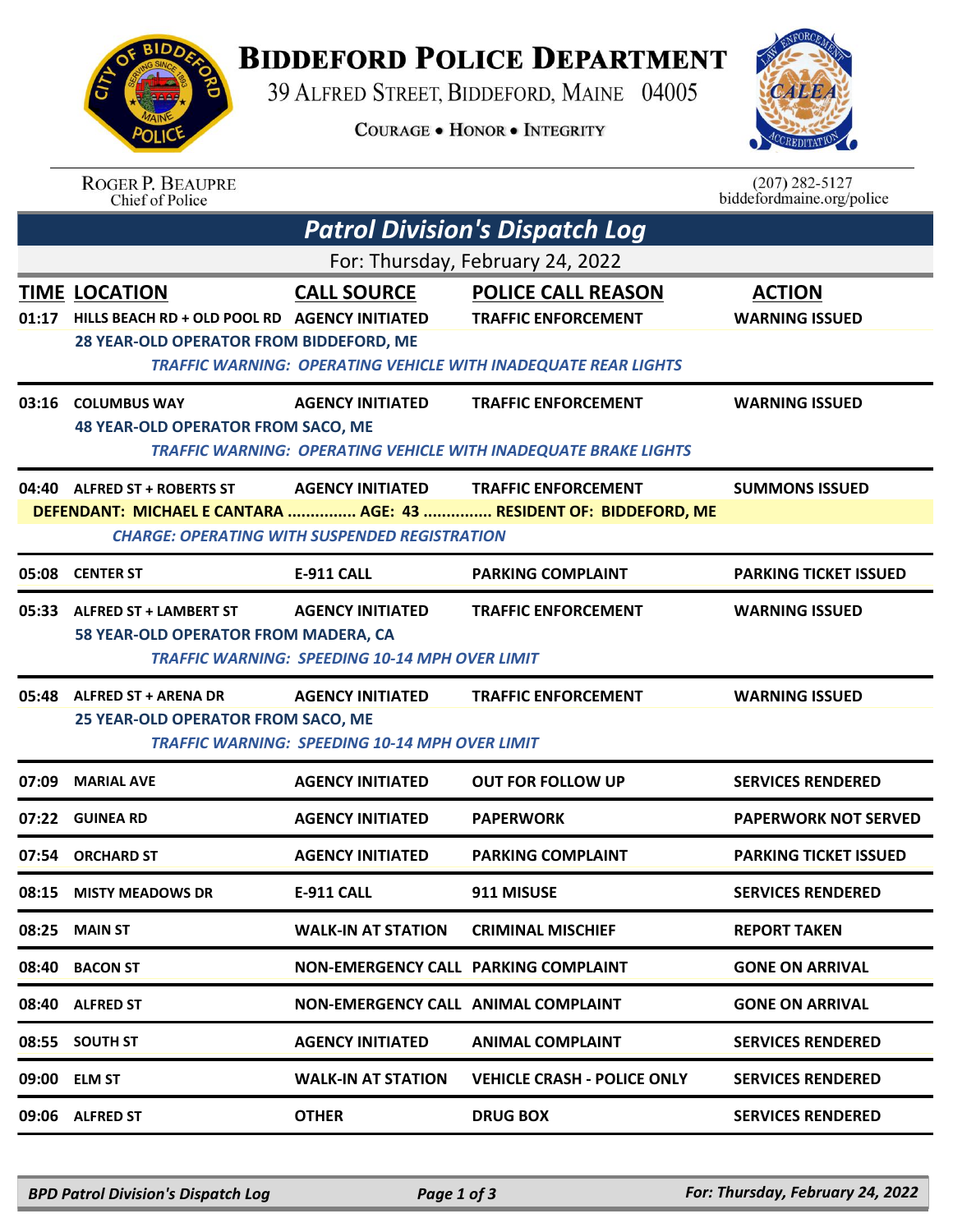| 09:16                                                                                                                                                                                                                         | <b>TIME LOCATION</b><br><b>MAINE TPKE</b>                                | <b>CALL SOURCE</b><br><b>E-911 CALL</b>                                     | <b>POLICE CALL REASON</b><br><b>BOLO</b>                                                                       | <b>ACTION</b><br><b>NEGATIVE CONTACT</b> |  |  |  |
|-------------------------------------------------------------------------------------------------------------------------------------------------------------------------------------------------------------------------------|--------------------------------------------------------------------------|-----------------------------------------------------------------------------|----------------------------------------------------------------------------------------------------------------|------------------------------------------|--|--|--|
| 09:18                                                                                                                                                                                                                         | <b>WENTWORTH ST</b>                                                      |                                                                             | NON-EMERGENCY CALL MENTAL ILLNESS CASES                                                                        | <b>UNFOUNDED</b>                         |  |  |  |
| 09:34                                                                                                                                                                                                                         | <b>ALFRED ST + PRECOURT ST</b><br>58 YEAR-OLD OPERATOR FROM LEWISTON, ME | <b>AGENCY INITIATED</b>                                                     | <b>DISABLED VEHICLE</b><br>TRAFFIC CITATION: OPERATE VEHICLE W/O VALID INSPECTION CERTIFICATE                  | <b>VSAC ISSUED</b>                       |  |  |  |
| 09:39                                                                                                                                                                                                                         | <b>RAYMOND ST</b>                                                        | <b>AGENCY INITIATED</b>                                                     | <b>ANIMAL COMPLAINT</b>                                                                                        | <b>SERVICES RENDERED</b>                 |  |  |  |
|                                                                                                                                                                                                                               | 10:02 ALFRED ST + MAINE TPKE                                             |                                                                             | NON-EMERGENCY CALL VEHICLE CRASH - POLICE ONLY                                                                 | <b>STATE FORM TAKEN</b>                  |  |  |  |
|                                                                                                                                                                                                                               | 10:21 WASHINGTON ST                                                      | <b>AGENCY INITIATED</b>                                                     | <b>COMMUNITY ENGAGEMENT</b>                                                                                    | <b>SERVICES RENDERED</b>                 |  |  |  |
|                                                                                                                                                                                                                               | 10:40 WASHINGTON ST                                                      | <b>AGENCY INITIATED</b>                                                     | <b>COMMUNITY ENGAGEMENT</b>                                                                                    | <b>NO VIOLATION</b>                      |  |  |  |
|                                                                                                                                                                                                                               | 10:55 ALFRED ST                                                          | <b>WALK-IN AT STATION</b>                                                   | <b>PAPERWORK</b>                                                                                               | <b>PAPERWORK SERVED</b>                  |  |  |  |
|                                                                                                                                                                                                                               | 11:07 CLEAVES ST                                                         | <b>AGENCY INITIATED</b>                                                     | <b>COMMUNITY ENGAGEMENT</b>                                                                                    | <b>SERVICES RENDERED</b>                 |  |  |  |
|                                                                                                                                                                                                                               | 11:11 PEARL ST + STONE ST                                                |                                                                             | NON-EMERGENCY CALL VEHICLE CRASH - POLICE ONLY                                                                 | <b>STATE FORM TAKEN</b>                  |  |  |  |
|                                                                                                                                                                                                                               | 11:25 ELM ST                                                             | <b>NON-EMERGENCY CALL DRUNKENNESS</b>                                       |                                                                                                                | <b>GONE ON ARRIVAL</b>                   |  |  |  |
| 11:38                                                                                                                                                                                                                         | <b>BIRCH ST</b>                                                          | <b>WALK-IN AT STATION</b>                                                   | <b>DOMESTIC COMPLAINTS</b>                                                                                     | <b>REPORT TAKEN</b>                      |  |  |  |
| 13:03 OLD ALFRED RD<br><b>AGENCY INITIATED</b><br><b>ANIMAL COMPLAINT</b><br><b>SUMMONS ISSUED</b><br>DEFENDANT: CIVIL VIOLATION BY A MALE  AGE: 72  RESIDENT OF: BIDDEFORD, ME<br><b>CHARGE: ALLOWING DOG TO BE AT LARGE</b> |                                                                          |                                                                             |                                                                                                                |                                          |  |  |  |
|                                                                                                                                                                                                                               | 13:05 POOL ST + HILL ST<br><b>CHARGE: VIOLATING CONDITION OF RELEASE</b> | <b>E-911 CALL</b><br><b>CHARGE: LEAVING SCENE OF MOTOR VEHICLE ACCIDENT</b> | <b>VEHICLE CRASH - POLICE ONLY</b><br>DEFENDANT: ROBERT BRENNAN KITTERMAN  AGE: 23  RESIDENT OF: BIDDEFORD, ME | <b>SUMMONS ISSUED</b>                    |  |  |  |
|                                                                                                                                                                                                                               | 14:24 ADAMS ST                                                           | <b>NON-EMERGENCY CALL SUSPICION</b>                                         |                                                                                                                | <b>SERVICES RENDERED</b>                 |  |  |  |
|                                                                                                                                                                                                                               | 15:01 ALFRED ST                                                          | <b>AGENCY INITIATED</b>                                                     | <b>LIQUOR COMPLIANCE CHECKS</b>                                                                                | <b>REPORT TAKEN</b>                      |  |  |  |
| 15:10                                                                                                                                                                                                                         | <b>PROCTOR RD</b>                                                        | <b>E-911 CALL</b>                                                           | <b>ASSIST: MEDICAL   ECHO LEVEL</b>                                                                            | <b>TRANSPORT TO HOSPITAL</b>             |  |  |  |
| 15:15                                                                                                                                                                                                                         | <b>WATER ST + PIKE ST</b>                                                |                                                                             | NON-EMERGENCY CALL ARTICLES LOST/FOUND                                                                         | <b>SERVICES RENDERED</b>                 |  |  |  |
|                                                                                                                                                                                                                               | 15:40 TOW RD                                                             | NON-EMERGENCY CALL CIVIL COMPLAINT                                          |                                                                                                                | <b>CIVIL COMPLAINT</b>                   |  |  |  |
|                                                                                                                                                                                                                               | 16:02 KENNEDY DR                                                         | <b>WALK-IN AT STATION</b>                                                   | <b>FRAUD / SCAM</b>                                                                                            | <b>SERVICES RENDERED</b>                 |  |  |  |
|                                                                                                                                                                                                                               | <b>16:25 VINE ST</b>                                                     | <b>E-911 CALL</b>                                                           | <b>MENTAL ILLNESS CASES</b>                                                                                    | <b>SERVICES RENDERED</b>                 |  |  |  |
|                                                                                                                                                                                                                               | 16:28 ALFRED ST                                                          | <b>E-911 CALL</b>                                                           | <b>BOLO</b>                                                                                                    | <b>NEGATIVE CONTACT</b>                  |  |  |  |
| 16:48                                                                                                                                                                                                                         | <b>BRAMHALL ST</b>                                                       | NON-EMERGENCY CALL OUT FOR FOLLOW UP                                        |                                                                                                                | <b>SERVICES RENDERED</b>                 |  |  |  |
|                                                                                                                                                                                                                               | 16:52 WEST ST                                                            | <b>NON-EMERGENCY CALL JUVENILE OFFENSES</b>                                 |                                                                                                                | <b>REFERRED OTHER AGENCY</b>             |  |  |  |
|                                                                                                                                                                                                                               | 17:16 MEDICAL CENTER DR                                                  | <b>NON-EMERGENCY CALL ALL OTHER</b>                                         |                                                                                                                | <b>SERVICES RENDERED</b>                 |  |  |  |